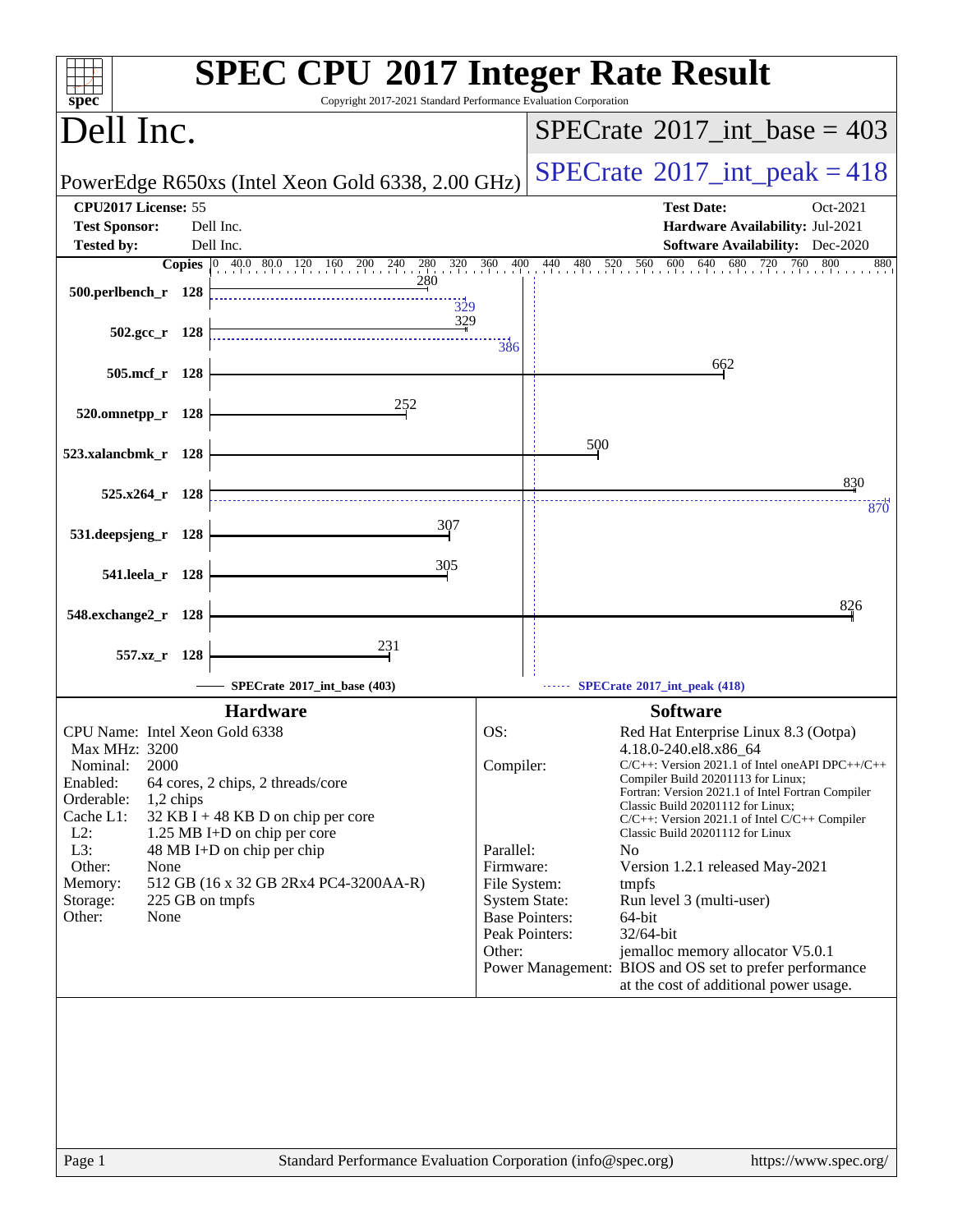# **[SPEC CPU](http://www.spec.org/auto/cpu2017/Docs/result-fields.html#SPECCPU2017IntegerRateResult)[2017 Integer Rate Result](http://www.spec.org/auto/cpu2017/Docs/result-fields.html#SPECCPU2017IntegerRateResult)**

Copyright 2017-2021 Standard Performance Evaluation Corporation

# Dell Inc.

**[spec](http://www.spec.org/)**

### $SPECTate$ <sup>®</sup>[2017\\_int\\_base =](http://www.spec.org/auto/cpu2017/Docs/result-fields.html#SPECrate2017intbase) 403

PowerEdge R650xs (Intel Xeon Gold 6338, 2.00 GHz)  $\left|$  [SPECrate](http://www.spec.org/auto/cpu2017/Docs/result-fields.html#SPECrate2017intpeak)<sup>®</sup>[2017\\_int\\_peak = 4](http://www.spec.org/auto/cpu2017/Docs/result-fields.html#SPECrate2017intpeak)18

**[CPU2017 License:](http://www.spec.org/auto/cpu2017/Docs/result-fields.html#CPU2017License)** 55 **[Test Date:](http://www.spec.org/auto/cpu2017/Docs/result-fields.html#TestDate)** Oct-2021 **[Test Sponsor:](http://www.spec.org/auto/cpu2017/Docs/result-fields.html#TestSponsor)** Dell Inc. **[Hardware Availability:](http://www.spec.org/auto/cpu2017/Docs/result-fields.html#HardwareAvailability)** Jul-2021 **[Tested by:](http://www.spec.org/auto/cpu2017/Docs/result-fields.html#Testedby)** Dell Inc. **[Software Availability:](http://www.spec.org/auto/cpu2017/Docs/result-fields.html#SoftwareAvailability)** Dec-2020

#### **[Results Table](http://www.spec.org/auto/cpu2017/Docs/result-fields.html#ResultsTable)**

|                                     | <b>Base</b>   |                |       |                | <b>Peak</b> |                |       |               |                |              |                |              |                |              |
|-------------------------------------|---------------|----------------|-------|----------------|-------------|----------------|-------|---------------|----------------|--------------|----------------|--------------|----------------|--------------|
| <b>Benchmark</b>                    | <b>Copies</b> | <b>Seconds</b> | Ratio | <b>Seconds</b> | Ratio       | <b>Seconds</b> | Ratio | <b>Copies</b> | <b>Seconds</b> | <b>Ratio</b> | <b>Seconds</b> | <b>Ratio</b> | <b>Seconds</b> | <b>Ratio</b> |
| 500.perlbench_r                     | 128           | 728            | 280   | 727            | 280         |                |       | 128           | 620            | 329          | 620            | 329          |                |              |
| $502.\text{gcc\_r}$                 | 128           | 551            | 329   | 547            | 331         |                |       | 128           | 469            | 386          | 470            | <u>386</u>   |                |              |
| $505$ .mcf r                        | 128           | 313            | 662   | 312            | 662         |                |       | 128           | 313            | 662          | 312            | 662          |                |              |
| 520.omnetpp_r                       | 128           | 665            | 253   | 666            | 252         |                |       | 128           | 665            | 253          | 666            | 252          |                |              |
| 523.xalancbmk r                     | 128           | 270            | 500   | 270            | 500         |                |       | 128           | 270            | 500          | 270            | 500          |                |              |
| 525.x264 r                          | 128           | 269            | 832   | 270            | 830         |                |       | 128           | 256            | 875          | 258            | 870          |                |              |
| 531.deepsjeng_r                     | 128           | 477            | 307   | 475            | 309         |                |       | 128           | 477            | 307          | 475            | 309          |                |              |
| 541.leela r                         | 128           | 695            | 305   | 694            | 305         |                |       | 128           | 695            | 305          | 694            | 305          |                |              |
| 548.exchange2_r                     | 128           | 405            | 828   | 406            | 826         |                |       | 128           | 405            | 828          | 406            | 826          |                |              |
| 557.xz r                            | 128           | 596            | 232   | 600            | 231         |                |       | 128           | 596            | 232          | 600            | 231          |                |              |
| $SPECrate^{\circ}2017\_int\_base =$ |               |                | 403   |                |             |                |       |               |                |              |                |              |                |              |
| $SPECrate^{\circ}2017\_int\_peak =$ |               |                | 418   |                |             |                |       |               |                |              |                |              |                |              |

Results appear in the [order in which they were run](http://www.spec.org/auto/cpu2017/Docs/result-fields.html#RunOrder). Bold underlined text [indicates a median measurement](http://www.spec.org/auto/cpu2017/Docs/result-fields.html#Median).

#### **[Submit Notes](http://www.spec.org/auto/cpu2017/Docs/result-fields.html#SubmitNotes)**

 The numactl mechanism was used to bind copies to processors. The config file option 'submit' was used to generate numactl commands to bind each copy to a specific processor. For details, please see the config file.

#### **[Operating System Notes](http://www.spec.org/auto/cpu2017/Docs/result-fields.html#OperatingSystemNotes)**

Stack size set to unlimited using "ulimit -s unlimited"

#### **[Environment Variables Notes](http://www.spec.org/auto/cpu2017/Docs/result-fields.html#EnvironmentVariablesNotes)**

Environment variables set by runcpu before the start of the run: LD\_LIBRARY\_PATH =

 "/mnt/ramdisk/cpu2017-1.1.8-ic2021.1/lib/intel64:/mnt/ramdisk/cpu2017-1. 1.8-ic2021.1/lib/ia32:/mnt/ramdisk/cpu2017-1.1.8-ic2021.1/je5.0.1-32" MALLOC\_CONF = "retain:true"

#### **[General Notes](http://www.spec.org/auto/cpu2017/Docs/result-fields.html#GeneralNotes)**

 Binaries compiled on a system with 1x Intel Core i9-7980XE CPU + 64GB RAM memory using Red Hat Enterprise Linux 8.1 Transparent Huge Pages enabled by default Prior to runcpu invocation Filesystem page cache synced and cleared with: sync; echo 3> /proc/sys/vm/drop\_caches

**(Continued on next page)**

| Page 2 | Standard Performance Evaluation Corporation (info@spec.org) | https://www.spec.org/ |
|--------|-------------------------------------------------------------|-----------------------|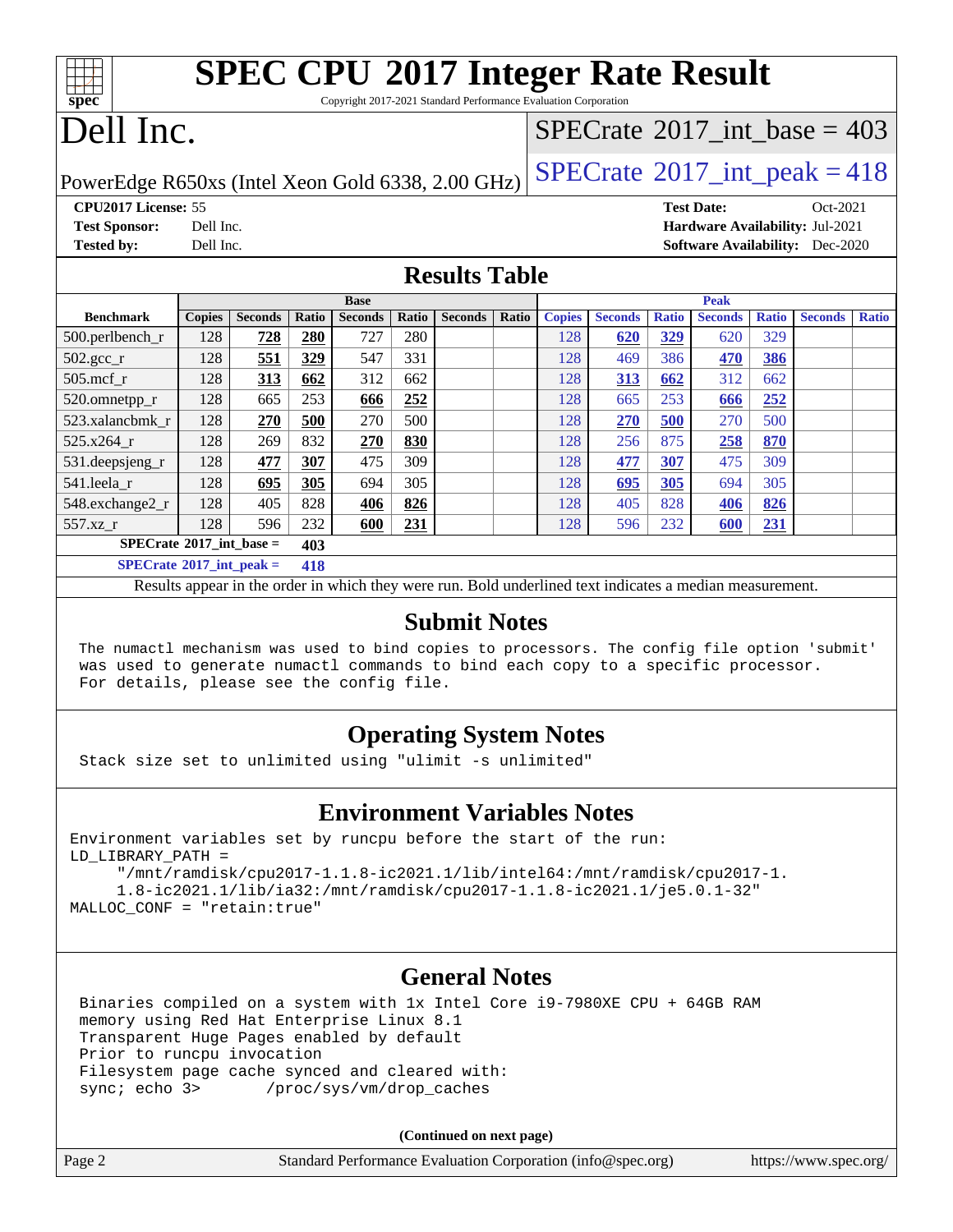| <b>SPEC CPU®2017 Integer Rate Result</b><br>Spec<br>Copyright 2017-2021 Standard Performance Evaluation Corporation                                                                                                                                                                                                                                                                                                                                                    |                                         |  |  |  |  |
|------------------------------------------------------------------------------------------------------------------------------------------------------------------------------------------------------------------------------------------------------------------------------------------------------------------------------------------------------------------------------------------------------------------------------------------------------------------------|-----------------------------------------|--|--|--|--|
| Dell Inc.                                                                                                                                                                                                                                                                                                                                                                                                                                                              | $SPECrate^{\circ}2017\_int\_base = 403$ |  |  |  |  |
| PowerEdge R650xs (Intel Xeon Gold 6338, 2.00 GHz)                                                                                                                                                                                                                                                                                                                                                                                                                      | $SPECrate^{\circ}2017\_int\_peak = 418$ |  |  |  |  |
| CPU2017 License: 55<br><b>Test Date:</b><br>Oct-2021<br><b>Test Sponsor:</b><br>Dell Inc.<br>Hardware Availability: Jul-2021<br><b>Tested by:</b><br>Dell Inc.<br><b>Software Availability:</b> Dec-2020                                                                                                                                                                                                                                                               |                                         |  |  |  |  |
|                                                                                                                                                                                                                                                                                                                                                                                                                                                                        |                                         |  |  |  |  |
| <b>General Notes (Continued)</b><br>runcpu command invoked through numactl i.e.:<br>numactl --interleave=all runcpu <etc><br/>jemalloc, a general purpose malloc implementation<br/>built with the RedHat Enterprise 7.5, and the system compiler gcc 4.8.5<br/>sources available from jemalloc.net or https://github.com/jemalloc/jemalloc/releases</etc>                                                                                                             |                                         |  |  |  |  |
| NA: The test sponsor attests, as of date of publication, that CVE-2017-5754 (Meltdown)<br>is mitigated in the system as tested and documented.<br>Yes: The test sponsor attests, as of date of publication, that CVE-2017-5753 (Spectre variant 1)<br>is mitigated in the system as tested and documented.<br>Yes: The test sponsor attests, as of date of publication, that CVE-2017-5715 (Spectre variant 2)<br>is mitigated in the system as tested and documented. |                                         |  |  |  |  |
| Benchmark run from a 225 GB ramdisk created with the cmd: "mount -t tmpfs -o size=225G tmpfs /mnt/ramdisk"                                                                                                                                                                                                                                                                                                                                                             |                                         |  |  |  |  |
| <b>Platform Notes</b>                                                                                                                                                                                                                                                                                                                                                                                                                                                  |                                         |  |  |  |  |
| BIOS settings:<br>Sub NUMA Cluster : Disabled<br>Virtualization Technology : Disabled                                                                                                                                                                                                                                                                                                                                                                                  |                                         |  |  |  |  |
| System Profile : Custom<br>CPU Power Management : Maximum Performance<br>$C1E$ : Disabled<br>C States : Autonomous<br>Memory Patrol Scrub : Disabled<br>Energy Efficiency Policy : Performance<br>CPU Interconnect Bus Link<br>Power Management : Disabled<br>PCI ASPM L1 Link<br>Power Management : Disabled                                                                                                                                                          |                                         |  |  |  |  |
| Sysinfo program /mnt/ramdisk/cpu2017-1.1.8-ic2021.1/bin/sysinfo<br>Rev: r6622 of 2021-04-07 982a61ec0915b55891ef0e16acafc64d<br>running on r650xs.1b86kd3.inside.dell.com Sat Oct 2 14:03:31 2021                                                                                                                                                                                                                                                                      |                                         |  |  |  |  |
| SUT (System Under Test) info as seen by some common utilities.<br>For more information on this section, see<br>https://www.spec.org/cpu2017/Docs/config.html#sysinfo                                                                                                                                                                                                                                                                                                   |                                         |  |  |  |  |
| From /proc/cpuinfo<br>model name : Intel(R) Xeon(R) Gold 6338 CPU @ 2.00GHz<br>2 "physical id"s (chips)<br>128 "processors"<br>cores, siblings (Caution: counting these is hw and system dependent. The following                                                                                                                                                                                                                                                      |                                         |  |  |  |  |
| (Continued on next page)                                                                                                                                                                                                                                                                                                                                                                                                                                               |                                         |  |  |  |  |
| $Standard$ Performance Evaluation Corporation $(info@space, ora)$<br>$\mathbf{p}_{\alpha\alpha\alpha}$ 3                                                                                                                                                                                                                                                                                                                                                               | http://www.                             |  |  |  |  |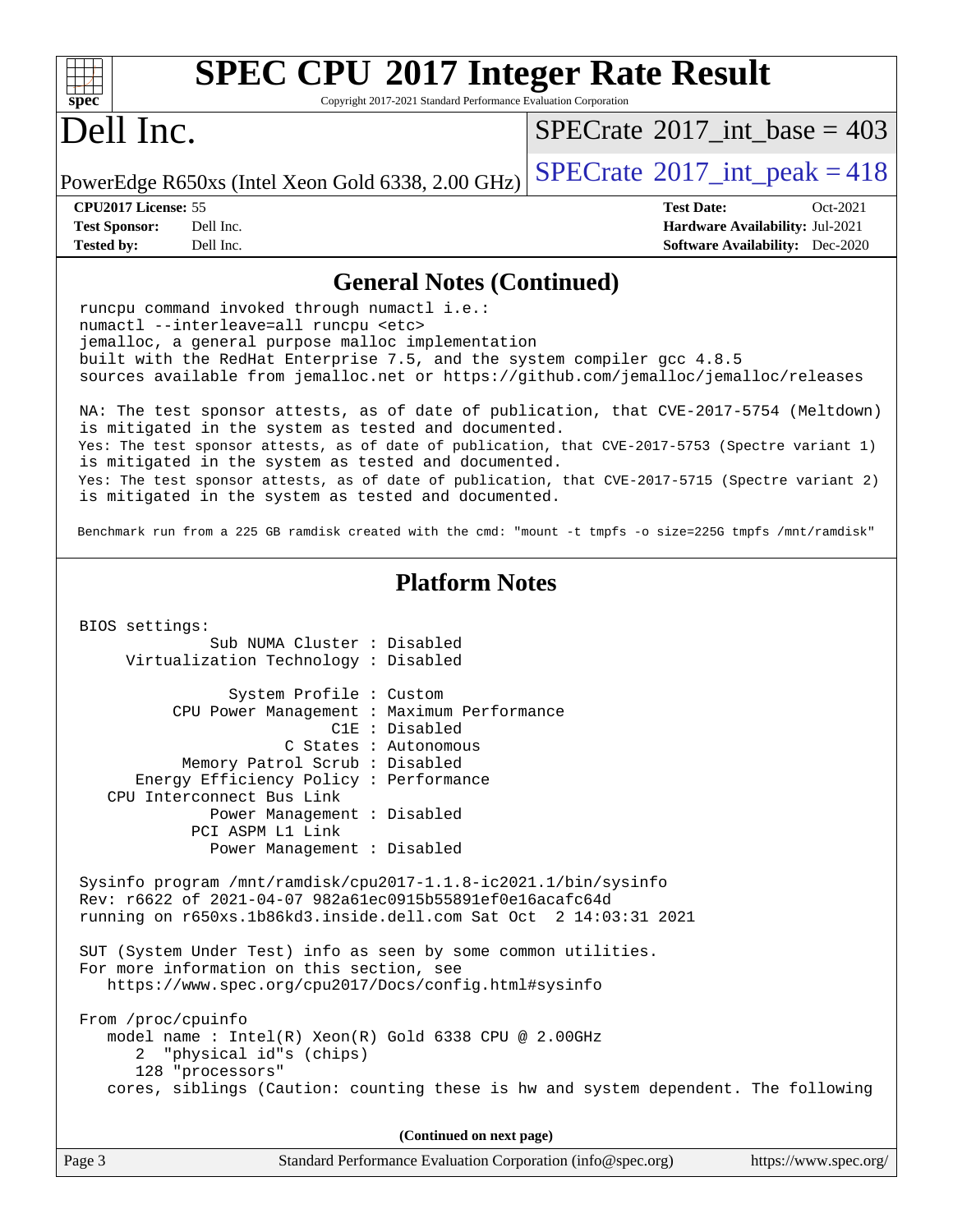| $spec^*$                                                                                                                                                                                                                                                         | <b>SPEC CPU®2017 Integer Rate Result</b><br>Copyright 2017-2021 Standard Performance Evaluation Corporation |                                             |
|------------------------------------------------------------------------------------------------------------------------------------------------------------------------------------------------------------------------------------------------------------------|-------------------------------------------------------------------------------------------------------------|---------------------------------------------|
| Dell Inc.                                                                                                                                                                                                                                                        |                                                                                                             | $SPECrate^{\circledast}2017$ int base = 403 |
| PowerEdge R650xs (Intel Xeon Gold 6338, 2.00 GHz)                                                                                                                                                                                                                |                                                                                                             | $SPECrate^{\circ}2017\_int\_peak = 418$     |
| CPU2017 License: 55                                                                                                                                                                                                                                              |                                                                                                             | <b>Test Date:</b><br>Oct-2021               |
| Dell Inc.<br><b>Test Sponsor:</b>                                                                                                                                                                                                                                |                                                                                                             | Hardware Availability: Jul-2021             |
| <b>Tested by:</b><br>Dell Inc.                                                                                                                                                                                                                                   |                                                                                                             | <b>Software Availability:</b> Dec-2020      |
|                                                                                                                                                                                                                                                                  | <b>Platform Notes (Continued)</b>                                                                           |                                             |
| excerpts from /proc/cpuinfo might not be reliable. Use with caution.)                                                                                                                                                                                            |                                                                                                             |                                             |
| cpu cores : 32                                                                                                                                                                                                                                                   |                                                                                                             |                                             |
| siblings : 64                                                                                                                                                                                                                                                    | physical 0: cores 0 1 2 3 4 5 10 11 12 13 14 15 16 17 18 19 20 21 22 23 24 25 26 27                         |                                             |
| 28 29 30 31                                                                                                                                                                                                                                                      |                                                                                                             |                                             |
| 28 29 30 31                                                                                                                                                                                                                                                      | physical 1: cores 0 1 2 3 4 5 10 11 12 13 14 15 16 17 18 19 20 21 22 23 24 25 26 27                         |                                             |
| From lscpu from util-linux 2.32.1:                                                                                                                                                                                                                               |                                                                                                             |                                             |
| Architecture:                                                                                                                                                                                                                                                    | x86 64                                                                                                      |                                             |
| $CPU$ op-mode( $s$ ):                                                                                                                                                                                                                                            | $32$ -bit, $64$ -bit                                                                                        |                                             |
| Byte Order:                                                                                                                                                                                                                                                      | Little Endian                                                                                               |                                             |
| CPU(s):                                                                                                                                                                                                                                                          | 128                                                                                                         |                                             |
| On-line CPU(s) list: $0-127$<br>Thread(s) per core:                                                                                                                                                                                                              | 2                                                                                                           |                                             |
| Core(s) per socket:                                                                                                                                                                                                                                              | 32                                                                                                          |                                             |
| Socket(s):                                                                                                                                                                                                                                                       | 2                                                                                                           |                                             |
| NUMA $node(s):$                                                                                                                                                                                                                                                  | 4                                                                                                           |                                             |
| Vendor ID:                                                                                                                                                                                                                                                       | GenuineIntel                                                                                                |                                             |
| CPU family:                                                                                                                                                                                                                                                      | 6                                                                                                           |                                             |
| Model:                                                                                                                                                                                                                                                           | 106                                                                                                         |                                             |
| Model name:<br>Stepping:                                                                                                                                                                                                                                         | $Intel(R)$ Xeon $(R)$ Gold 6338 CPU @ 2.00GHz<br>6                                                          |                                             |
| CPU MHz:                                                                                                                                                                                                                                                         | 2261.728                                                                                                    |                                             |
| BogoMIPS:                                                                                                                                                                                                                                                        | 4000.00                                                                                                     |                                             |
| Virtualization:                                                                                                                                                                                                                                                  | $VT - x$                                                                                                    |                                             |
| Lld cache:                                                                                                                                                                                                                                                       | 48K                                                                                                         |                                             |
| Lli cache:                                                                                                                                                                                                                                                       | 32K                                                                                                         |                                             |
| L2 cache:<br>L3 cache:                                                                                                                                                                                                                                           | 1280K<br>49152K                                                                                             |                                             |
| NUMA node0 CPU(s):                                                                                                                                                                                                                                               |                                                                                                             |                                             |
| 0, 4, 8, 12, 16, 20, 24, 28, 32, 36, 40, 44, 48, 52, 56, 60, 64, 68, 72, 76, 80, 84, 88, 92, 96, 100, 104, 108,<br>112, 116, 120, 124                                                                                                                            |                                                                                                             |                                             |
| NUMA nodel CPU(s):<br>2,6,10,14,18,22,26,30,34,38,42,46,50,54,58,62,66,70,74,78,82,86,90,94,98,102,106,110                                                                                                                                                       |                                                                                                             |                                             |
| , 114, 118, 122, 126<br>NUMA $node2$ $CPU(s)$ :                                                                                                                                                                                                                  |                                                                                                             |                                             |
| 1, 5, 9, 13, 17, 21, 25, 29, 33, 37, 41, 45, 49, 53, 57, 61, 65, 69, 73, 77, 81, 85, 89, 93, 97, 101, 105, 109,<br>113, 117, 121, 125                                                                                                                            |                                                                                                             |                                             |
| NUMA node3 CPU(s):                                                                                                                                                                                                                                               |                                                                                                             |                                             |
| 3, 7, 11, 15, 19, 23, 27, 31, 35, 39, 43, 47, 51, 55, 59, 63, 67, 71, 75, 79, 83, 87, 91, 95, 99, 103, 107, 111                                                                                                                                                  |                                                                                                             |                                             |
| , 115, 119, 123, 127<br>Flags:                                                                                                                                                                                                                                   | fpu vme de pse tsc msr pae mce cx8 apic sep mtrr pge mca cmov                                               |                                             |
| pat pse36 clflush dts acpi mmx fxsr sse sse2 ss ht tm pbe syscall nx pdpelgb rdtscp<br>lm constant_tsc art arch_perfmon pebs bts rep_good nopl xtopology nonstop_tsc cpuid<br>aperfmperf pni pclmulqdq dtes64 monitor ds_cpl vmx smx est tm2 ssse3 sdbg fma cx16 |                                                                                                             |                                             |
| xtpr pdcm pcid dca sse4_1 sse4_2 x2apic movbe popcnt tsc_deadline_timer aes xsave                                                                                                                                                                                |                                                                                                             |                                             |
|                                                                                                                                                                                                                                                                  |                                                                                                             |                                             |
|                                                                                                                                                                                                                                                                  | (Continued on next page)                                                                                    |                                             |
| Page 4                                                                                                                                                                                                                                                           | Standard Performance Evaluation Corporation (info@spec.org)                                                 | https://www.spec.org/                       |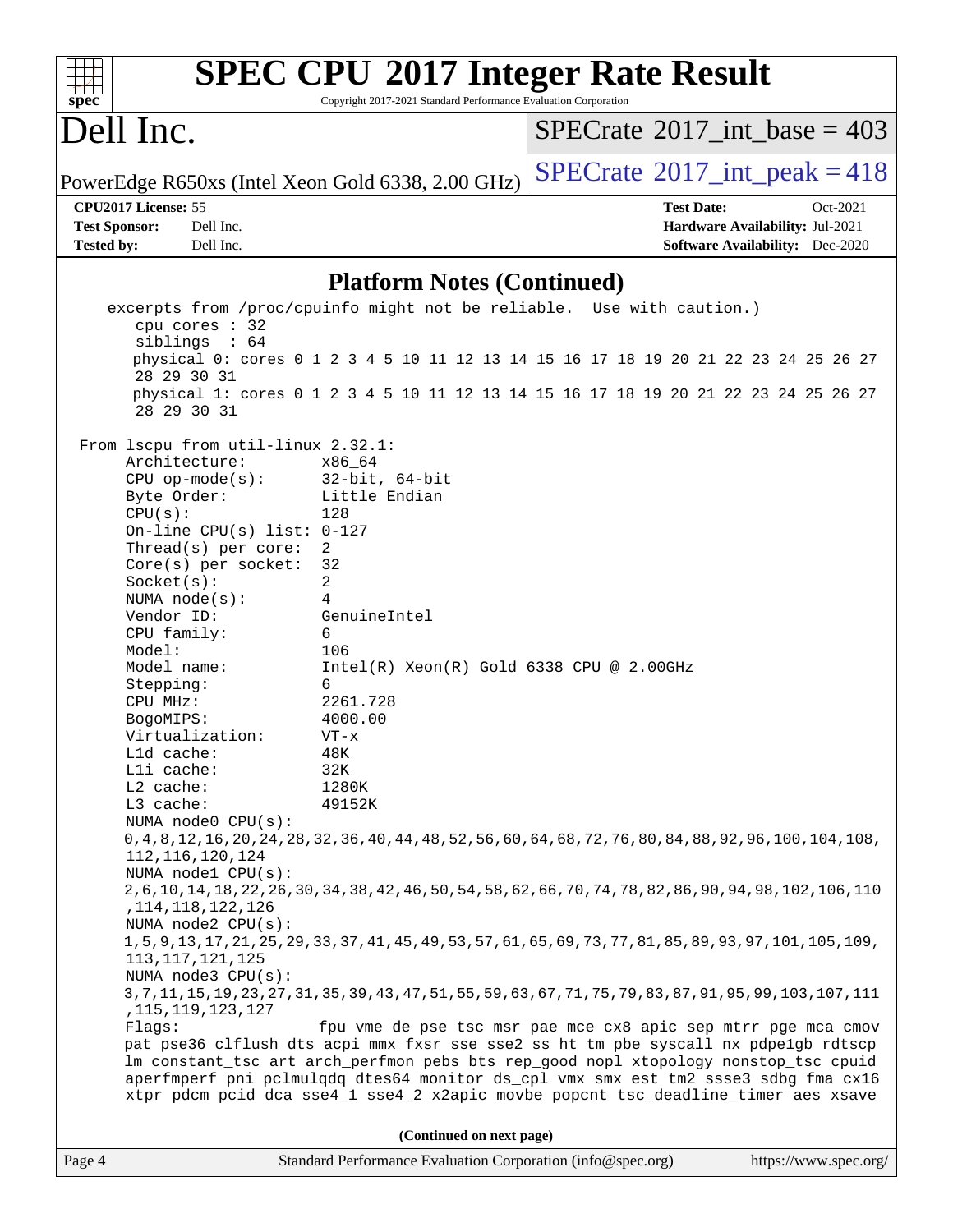| <b>SPEC CPU®2017 Integer Rate Result</b><br>$spec^*$<br>Copyright 2017-2021 Standard Performance Evaluation Corporation                                                                                                                                                                                                                      |           |                                                   |  |                                             |          |  |
|----------------------------------------------------------------------------------------------------------------------------------------------------------------------------------------------------------------------------------------------------------------------------------------------------------------------------------------------|-----------|---------------------------------------------------|--|---------------------------------------------|----------|--|
| Dell Inc.                                                                                                                                                                                                                                                                                                                                    |           |                                                   |  | $SPECrate^{\circledast}2017$ int base = 403 |          |  |
|                                                                                                                                                                                                                                                                                                                                              |           | PowerEdge R650xs (Intel Xeon Gold 6338, 2.00 GHz) |  | $SPECTate$ <sup>®</sup> 2017_int_peak = 418 |          |  |
| <b>CPU2017 License: 55</b>                                                                                                                                                                                                                                                                                                                   |           |                                                   |  | <b>Test Date:</b>                           | Oct-2021 |  |
| <b>Test Sponsor:</b>                                                                                                                                                                                                                                                                                                                         | Dell Inc. |                                                   |  | <b>Hardware Availability: Jul-2021</b>      |          |  |
| <b>Tested by:</b>                                                                                                                                                                                                                                                                                                                            | Dell Inc. |                                                   |  | <b>Software Availability:</b> Dec-2020      |          |  |
| <b>Platform Notes (Continued)</b>                                                                                                                                                                                                                                                                                                            |           |                                                   |  |                                             |          |  |
| avx f16c rdrand lahf_lm abm 3dnowprefetch cpuid_fault epb cat_13 invpcid_single<br>intel_ppin ssbd mba ibrs ibpb stibp ibrs_enhanced fsgsbase tsc_adjust bmil hle avx2<br>smep bmi2 erms invpcid cqm rdt_a avx512f avx512dq rdseed adx smap avx512ifma<br>clflushopt clwb intel_pt avx512cd sha_ni avx512bw avx512vl xsaveopt xsavec xgetbvl |           |                                                   |  |                                             |          |  |

 xsaves cqm\_llc cqm\_occup\_llc cqm\_mbm\_total cqm\_mbm\_local split\_lock\_detect wbnoinvd dtherm ida arat pln pts avx512vbmi umip pku ospke avx512\_vbmi2 gfni vaes vpclmulqdq avx512\_vnni avx512\_bitalg tme avx512\_vpopcntdq la57 rdpid md\_clear pconfig flush\_l1d arch\_capabilities

 /proc/cpuinfo cache data cache size : 49152 KB

From numactl --hardware WARNING: a numactl 'node' might or might not correspond to a physical chip. available: 4 nodes (0-3) node 0 cpus: 0 4 8 12 16 20 24 28 32 36 40 44 48 52 56 60 64 68 72 76 80 84 88 92 96 100 104 108 112 116 120 124 node 0 size: 124805 MB node 0 free: 127838 MB node 1 cpus: 2 6 10 14 18 22 26 30 34 38 42 46 50 54 58 62 66 70 74 78 82 86 90 94 98 102 106 110 114 118 122 126 node 1 size: 125446 MB node 1 free: 128693 MB node 2 cpus: 1 5 9 13 17 21 25 29 33 37 41 45 49 53 57 61 65 69 73 77 81 85 89 93 97 101 105 109 113 117 121 125 node 2 size: 125734 MB node 2 free: 128478 MB node 3 cpus: 3 7 11 15 19 23 27 31 35 39 43 47 51 55 59 63 67 71 75 79 83 87 91 95 99 103 107 111 115 119 123 127 node 3 size: 126042 MB node 3 free: 119650 MB node distances: node 0 1 2 3 0: 10 11 20 20 1: 11 10 20 20 2: 20 20 10 11 3: 20 20 11 10 From /proc/meminfo MemTotal: 527529632 kB HugePages\_Total: 0 Hugepagesize: 2048 kB /sbin/tuned-adm active Current active profile: throughput-performance From /etc/\*release\* /etc/\*version\* **(Continued on next page)**

Page 5 Standard Performance Evaluation Corporation [\(info@spec.org\)](mailto:info@spec.org) <https://www.spec.org/>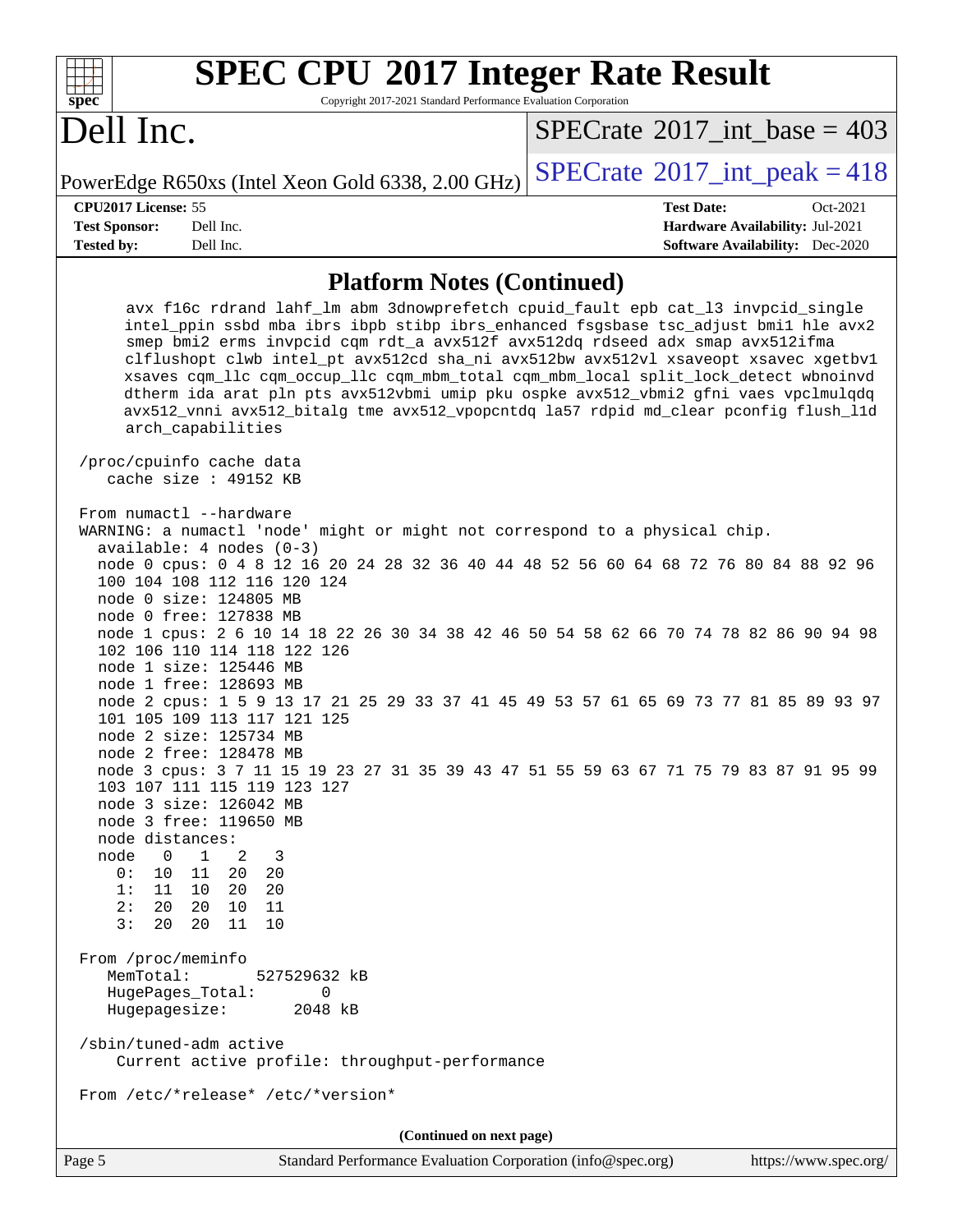| <b>SPEC CPU®2017 Integer Rate Result</b><br>Copyright 2017-2021 Standard Performance Evaluation Corporation<br>spec                                                                       |                                                                                                                                |
|-------------------------------------------------------------------------------------------------------------------------------------------------------------------------------------------|--------------------------------------------------------------------------------------------------------------------------------|
| Dell Inc.                                                                                                                                                                                 | $SPECrate^{\circledast}2017$ int base = 403                                                                                    |
| PowerEdge R650xs (Intel Xeon Gold 6338, 2.00 GHz)                                                                                                                                         | $SPECrate@2017(int _peak = 418$                                                                                                |
| CPU2017 License: 55                                                                                                                                                                       | <b>Test Date:</b><br>Oct-2021                                                                                                  |
| <b>Test Sponsor:</b><br>Dell Inc.                                                                                                                                                         | Hardware Availability: Jul-2021                                                                                                |
| Tested by:<br>Dell Inc.                                                                                                                                                                   | <b>Software Availability:</b> Dec-2020                                                                                         |
| <b>Platform Notes (Continued)</b>                                                                                                                                                         |                                                                                                                                |
| os-release:<br>NAME="Red Hat Enterprise Linux"<br>VERSION="8.3 (Ootpa)"<br>ID="rhel"                                                                                                      |                                                                                                                                |
| ID_LIKE="fedora"<br>VERSION ID="8.3"                                                                                                                                                      |                                                                                                                                |
| PLATFORM_ID="platform:el8"<br>PRETTY_NAME="Red Hat Enterprise Linux 8.3 (Ootpa)"<br>ANSI COLOR="0;31"                                                                                     |                                                                                                                                |
| redhat-release: Red Hat Enterprise Linux release 8.3 (Ootpa)<br>system-release: Red Hat Enterprise Linux release 8.3 (Ootpa)<br>system-release-cpe: cpe:/o:redhat:enterprise_linux:8.3:ga |                                                                                                                                |
| uname $-a$ :<br>Linux r650xs.1b86kd3.inside.dell.com 4.18.0-240.el8.x86_64 #1 SMP Wed Sep 23 05:13:10<br>EDT 2020 x86_64 x86_64 x86_64 GNU/Linux                                          |                                                                                                                                |
| Kernel self-reported vulnerability status:                                                                                                                                                |                                                                                                                                |
| CVE-2018-12207 (iTLB Multihit):<br>CVE-2018-3620 (L1 Terminal Fault):<br>Microarchitectural Data Sampling:<br>CVE-2017-5754 (Meltdown):<br>CVE-2018-3639 (Speculative Store Bypass):      | Not affected<br>Not affected<br>Not affected<br>Not affected<br>Mitigation: Speculative Store<br>Bypass disabled via prctl and |
| CVE-2017-5753 (Spectre variant 1):                                                                                                                                                        | seccomp<br>Mitigation: usercopy/swapgs<br>barriers and __user pointer<br>sanitization                                          |
| $CVE-2017-5715$ (Spectre variant 2):                                                                                                                                                      | Mitigation: Enhanced IBRS, IBPB:<br>conditional, RSB filling                                                                   |
| CVE-2020-0543 (Special Register Buffer Data Sampling): Not affected<br>CVE-2019-11135 (TSX Asynchronous Abort):                                                                           | Not affected                                                                                                                   |
| run-level 3 Oct 2 14:02                                                                                                                                                                   |                                                                                                                                |
| SPEC is set to: /mnt/ramdisk/cpu2017-1.1.8-ic2021.1<br>Size Used Avail Use% Mounted on<br>Type<br>Filesystem<br>tmpfs<br>tmpfs<br>225G   4.4G   221G                                      | 2% /mnt/ramdisk                                                                                                                |
| From /sys/devices/virtual/dmi/id<br>Vendor:<br>Dell Inc.<br>Product:<br>PowerEdge R650xs<br>Product Family: PowerEdge<br>Serial:<br>1B86KD3                                               |                                                                                                                                |
| Additional information from dmidecode 3.2 follows. WARNING: Use caution when you                                                                                                          |                                                                                                                                |
| (Continued on next page)                                                                                                                                                                  |                                                                                                                                |
| Standard Performance Evaluation Corporation (info@spec.org)<br>Page 6                                                                                                                     | https://www.spec.org/                                                                                                          |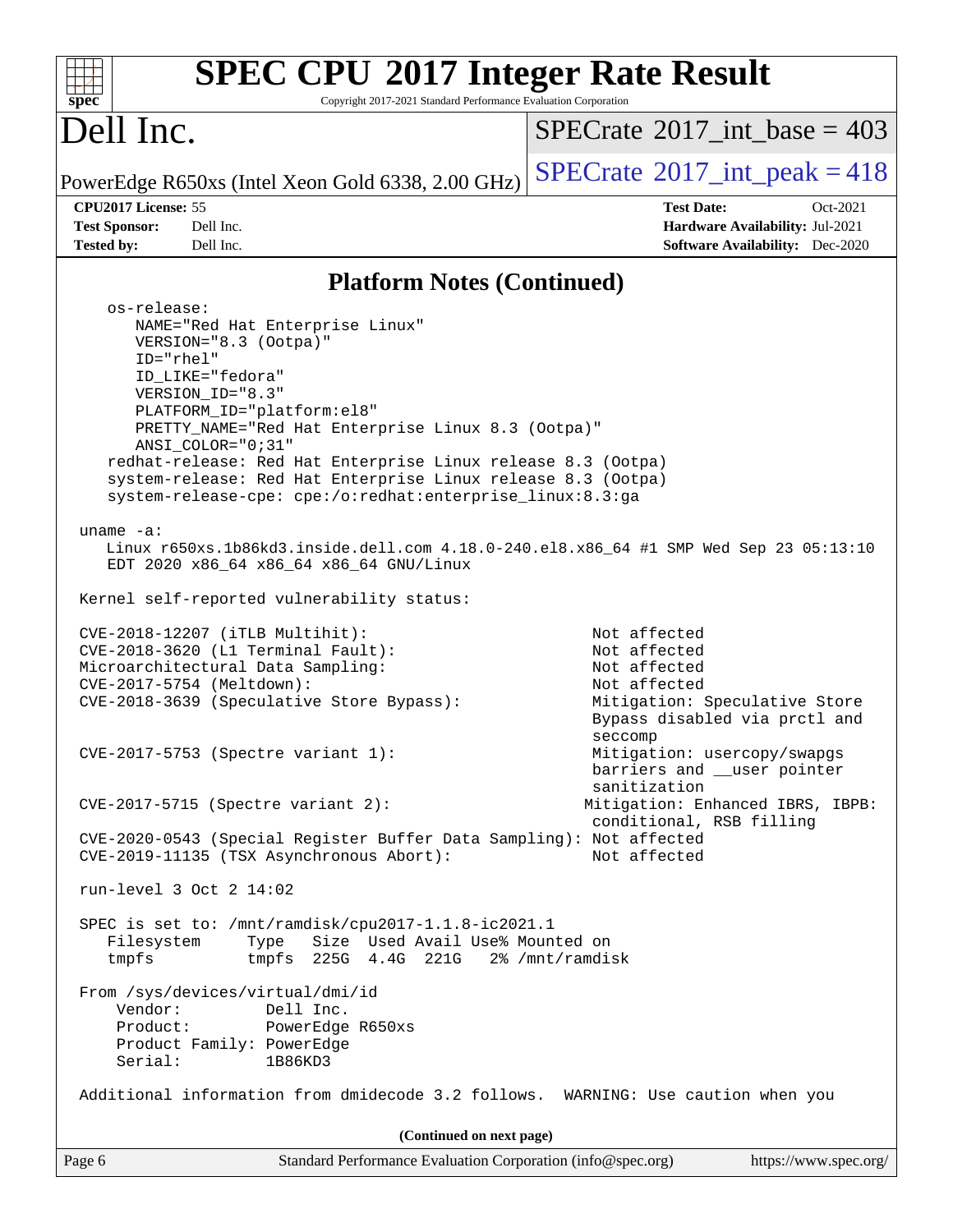| $spec^*$                   | <b>SPEC CPU®2017 Integer Rate Result</b><br>Copyright 2017-2021 Standard Performance Evaluation Corporation |                                                   |  |                                         |          |  |  |
|----------------------------|-------------------------------------------------------------------------------------------------------------|---------------------------------------------------|--|-----------------------------------------|----------|--|--|
| Dell Inc.                  |                                                                                                             |                                                   |  | $SPECrate^{\circ}2017\_int\_base = 403$ |          |  |  |
|                            |                                                                                                             | PowerEdge R650xs (Intel Xeon Gold 6338, 2.00 GHz) |  | $SPECTate@2017_int\_peak = 418$         |          |  |  |
| <b>CPU2017 License: 55</b> |                                                                                                             |                                                   |  | <b>Test Date:</b>                       | Oct-2021 |  |  |
| <b>Test Sponsor:</b>       | Dell Inc.                                                                                                   |                                                   |  | Hardware Availability: Jul-2021         |          |  |  |
| <b>Tested by:</b>          | Dell Inc.                                                                                                   |                                                   |  | <b>Software Availability:</b> Dec-2020  |          |  |  |
|                            |                                                                                                             | <b>Platform Notes (Continued)</b>                 |  |                                         |          |  |  |

#### interpret this section. The 'dmidecode' program reads system data which is "intended to allow hardware to be accurately determined", but the intent may not be met, as there are frequent changes to hardware, firmware, and the "DMTF SMBIOS" standard.

Memory:

16x 00AD063200AD HMA84GR7DJR4N-XN 32 GB 2 rank 3200

BIOS:

BIOS Vendor: Dell Inc.<br>BIOS Version: 1.2.1 BIOS Version: 1.2.1<br>BIOS Date: 05/28/2021 BIOS Date: BIOS Revision: 1.2

(End of data from sysinfo program)

#### **[Compiler Version Notes](http://www.spec.org/auto/cpu2017/Docs/result-fields.html#CompilerVersionNotes)**

| $\mathcal{C}$ | ========================<br>$ 500.\text{perlbench r (peak)}$<br>-------------------------                                                                                                     |
|---------------|-----------------------------------------------------------------------------------------------------------------------------------------------------------------------------------------------|
|               | $Intel(R)$ C Intel(R) 64 Compiler Classic for applications running on Intel(R)<br>64, Version 2021.1 Build 20201112_000000<br>Copyright (C) 1985-2020 Intel Corporation. All rights reserved. |
|               |                                                                                                                                                                                               |
|               | $C$   502. gcc $r$ (peak)                                                                                                                                                                     |
|               | $Intel(R)$ oneAPI DPC++/C++ Compiler for applications running on $IA-32$ , Version<br>2021.1 Build 20201113                                                                                   |
|               | Copyright (C) 1985-2020 Intel Corporation. All rights reserved.                                                                                                                               |
| C             | 500.perlbench_r(base) 502.gcc_r(base) 505.mcf_r(base, peak)<br>525.x264_r(base, peak) 557.xz_r(base, peak)                                                                                    |
|               | Intel(R) oneAPI DPC++/C++ Compiler for applications running on Intel(R) $64$ ,<br>Version 2021.1 Build 20201113<br>Copyright (C) 1985-2020 Intel Corporation. All rights reserved.            |
|               | $\text{C}$   500.perlbench_r(peak)                                                                                                                                                            |
|               | Intel(R) C Intel(R) 64 Compiler Classic for applications running on Intel(R)<br>64, Version 2021.1 Build 20201112_000000                                                                      |
|               | (Continued on next page)                                                                                                                                                                      |
| Page 7        | Standard Performance Evaluation Corporation (info@spec.org)<br>https://www.spec.org/                                                                                                          |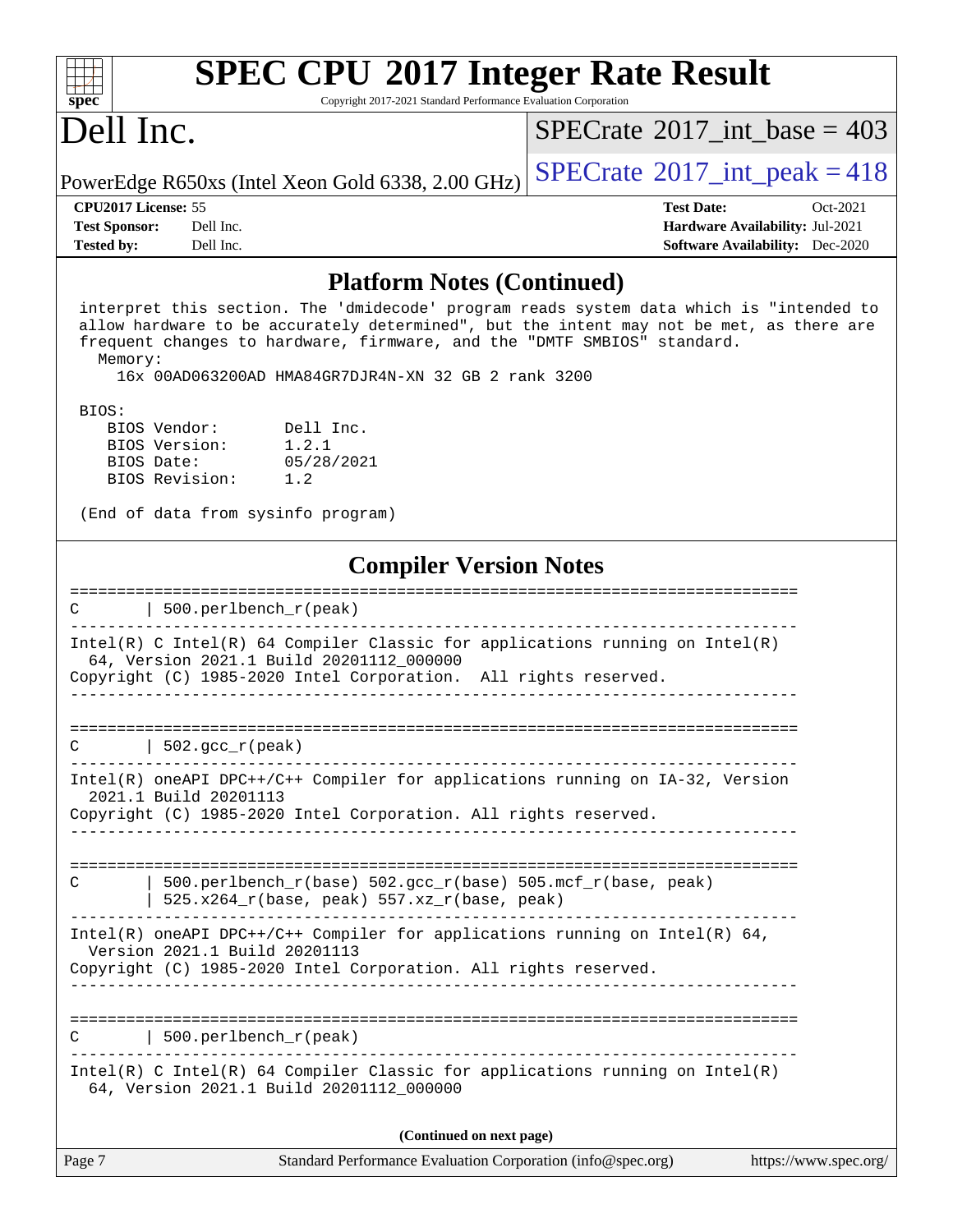| <b>SPEC CPU®2017 Integer Rate Result</b><br>$spec^*$<br>Copyright 2017-2021 Standard Performance Evaluation Corporation                                                                     |                                                                                                            |
|---------------------------------------------------------------------------------------------------------------------------------------------------------------------------------------------|------------------------------------------------------------------------------------------------------------|
| Dell Inc.                                                                                                                                                                                   | $SPECrate^{\circ}2017\_int\_base = 403$                                                                    |
| PowerEdge R650xs (Intel Xeon Gold 6338, 2.00 GHz)                                                                                                                                           | $SPECTate$ <sup>®</sup> 2017_int_peak = 418                                                                |
| CPU2017 License: 55<br><b>Test Sponsor:</b><br>Dell Inc.<br><b>Tested by:</b><br>Dell Inc.                                                                                                  | <b>Test Date:</b><br>Oct-2021<br>Hardware Availability: Jul-2021<br><b>Software Availability:</b> Dec-2020 |
| <b>Compiler Version Notes (Continued)</b><br>Copyright (C) 1985-2020 Intel Corporation. All rights reserved.                                                                                |                                                                                                            |
| $ 502.\text{sec}_r(\text{peak}) $<br>C.                                                                                                                                                     |                                                                                                            |
| Intel(R) oneAPI DPC++/C++ Compiler for applications running on IA-32, Version<br>2021.1 Build 20201113<br>Copyright (C) 1985-2020 Intel Corporation. All rights reserved.                   |                                                                                                            |
| 500.perlbench_r(base) 502.gcc_r(base) 505.mcf_r(base, peak)<br>C<br>525.x264_r(base, peak) 557.xz_r(base, peak)                                                                             |                                                                                                            |
| Intel(R) oneAPI DPC++/C++ Compiler for applications running on Intel(R) $64$ ,<br>Version 2021.1 Build 20201113<br>Copyright (C) 1985-2020 Intel Corporation. All rights reserved.          |                                                                                                            |
| 500.perlbench_r(peak)                                                                                                                                                                       |                                                                                                            |
| Intel(R) C Intel(R) 64 Compiler Classic for applications running on Intel(R)<br>64, Version 2021.1 Build 20201112_000000<br>Copyright (C) 1985-2020 Intel Corporation. All rights reserved. |                                                                                                            |
| $\vert$ 502.gcc_r(peak)<br>C.                                                                                                                                                               |                                                                                                            |
| Intel(R) oneAPI DPC++/C++ Compiler for applications running on IA-32, Version<br>2021.1 Build 20201113<br>Copyright (C) 1985-2020 Intel Corporation. All rights reserved.                   |                                                                                                            |
| 500.perlbench_r(base) 502.gcc_r(base) 505.mcf_r(base, peak)<br>C<br>525.x264_r(base, peak) 557.xz_r(base, peak)                                                                             |                                                                                                            |
| Intel(R) oneAPI DPC++/C++ Compiler for applications running on Intel(R) $64$ ,<br>Version 2021.1 Build 20201113<br>Copyright (C) 1985-2020 Intel Corporation. All rights reserved.          |                                                                                                            |
| 520.omnetpp_r(base, peak) 523.xalancbmk_r(base, peak)<br>$C++$                                                                                                                              |                                                                                                            |
| (Continued on next page)<br>Page 8<br>Standard Performance Evaluation Corporation (info@spec.org)                                                                                           | https://www.spec.org/                                                                                      |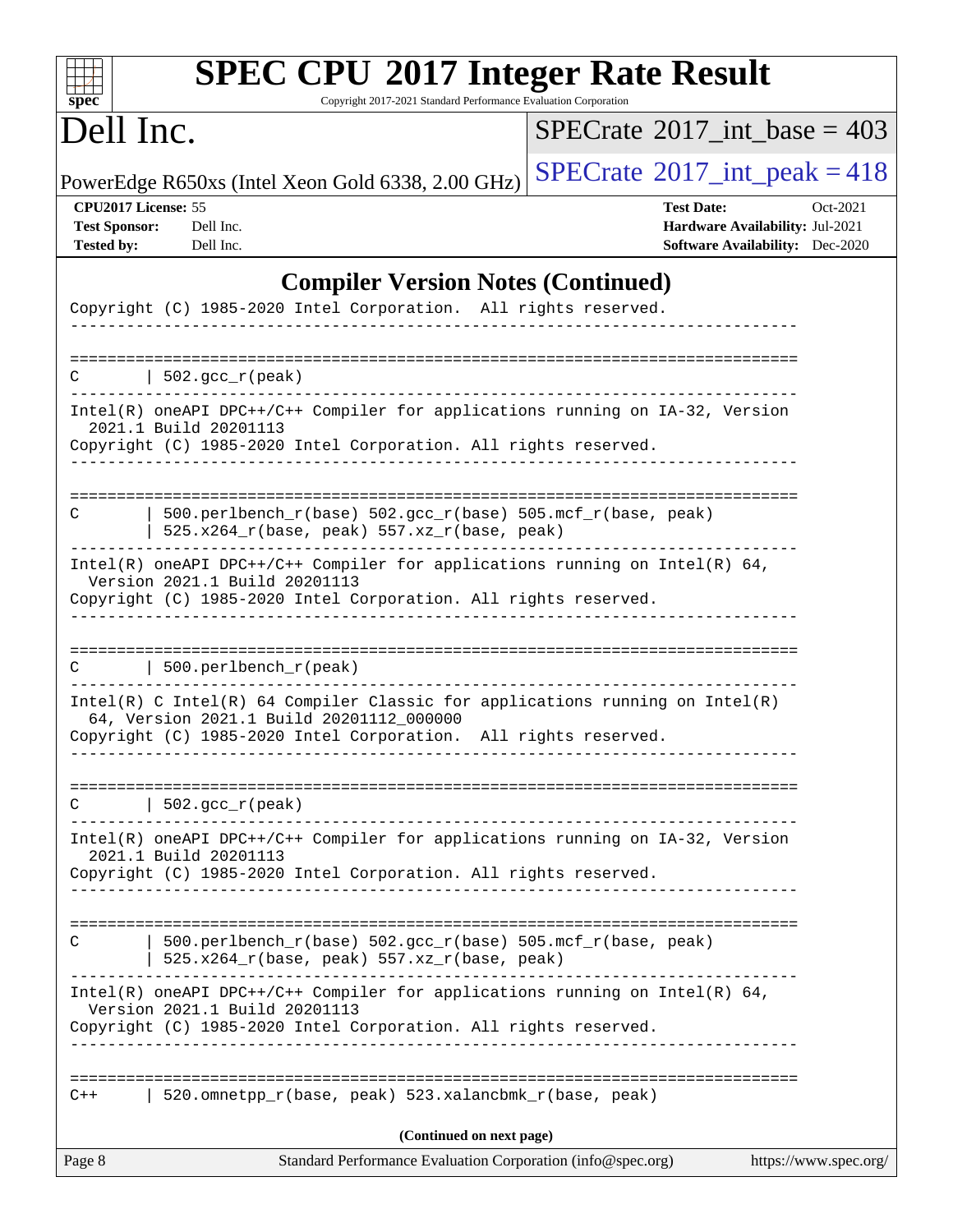| <b>SPEC CPU®2017 Integer Rate Result</b><br>Copyright 2017-2021 Standard Performance Evaluation Corporation<br>$spec^*$                                                                                                                                                                              |                                                                                                            |
|------------------------------------------------------------------------------------------------------------------------------------------------------------------------------------------------------------------------------------------------------------------------------------------------------|------------------------------------------------------------------------------------------------------------|
| Dell Inc.                                                                                                                                                                                                                                                                                            | $SPECrate^{\circledcirc}2017$ int base = 403                                                               |
| PowerEdge R650xs (Intel Xeon Gold 6338, 2.00 GHz)                                                                                                                                                                                                                                                    | $SPECTate$ <sup>®</sup> 2017_int_peak = 418                                                                |
| CPU2017 License: 55<br><b>Test Sponsor:</b><br>Dell Inc.<br><b>Tested by:</b><br>Dell Inc.                                                                                                                                                                                                           | <b>Test Date:</b><br>Oct-2021<br>Hardware Availability: Jul-2021<br><b>Software Availability:</b> Dec-2020 |
| <b>Compiler Version Notes (Continued)</b>                                                                                                                                                                                                                                                            |                                                                                                            |
| 531.deepsjeng_r(base, peak) 541.leela_r(base, peak)                                                                                                                                                                                                                                                  |                                                                                                            |
| Intel(R) oneAPI DPC++/C++ Compiler for applications running on Intel(R) $64$ ,<br>Version 2021.1 Build 20201113<br>Copyright (C) 1985-2020 Intel Corporation. All rights reserved.                                                                                                                   |                                                                                                            |
| Fortran   548.exchange2_r(base, peak)                                                                                                                                                                                                                                                                |                                                                                                            |
| Intel(R) Fortran Intel(R) 64 Compiler Classic for applications running on<br>Intel(R) 64, Version 2021.1 Build 20201112_000000<br>Copyright (C) 1985-2020 Intel Corporation. All rights reserved.                                                                                                    |                                                                                                            |
| <b>Base Compiler Invocation</b>                                                                                                                                                                                                                                                                      |                                                                                                            |
| C benchmarks:<br>icx                                                                                                                                                                                                                                                                                 |                                                                                                            |
| $C_{++}$ benchmarks:<br>icpx                                                                                                                                                                                                                                                                         |                                                                                                            |
| Fortran benchmarks:<br>itort                                                                                                                                                                                                                                                                         |                                                                                                            |
| <b>Base Portability Flags</b>                                                                                                                                                                                                                                                                        |                                                                                                            |
| 500.perlbench_r: -DSPEC_LP64 -DSPEC_LINUX_X64<br>502.gcc_r: -DSPEC LP64<br>505.mcf_r: -DSPEC_LP64<br>520.omnetpp_r: -DSPEC LP64<br>523.xalancbmk_r: -DSPEC_LP64 -DSPEC_LINUX<br>525.x264_r: - DSPEC LP64<br>531.deepsjeng_r: -DSPEC_LP64<br>541.leela_r: -DSPEC_LP64<br>548.exchange2_r: -DSPEC_LP64 |                                                                                                            |

557.xz\_r: [-DSPEC\\_LP64](http://www.spec.org/cpu2017/results/res2021q4/cpu2017-20211025-29782.flags.html#suite_basePORTABILITY557_xz_r_DSPEC_LP64)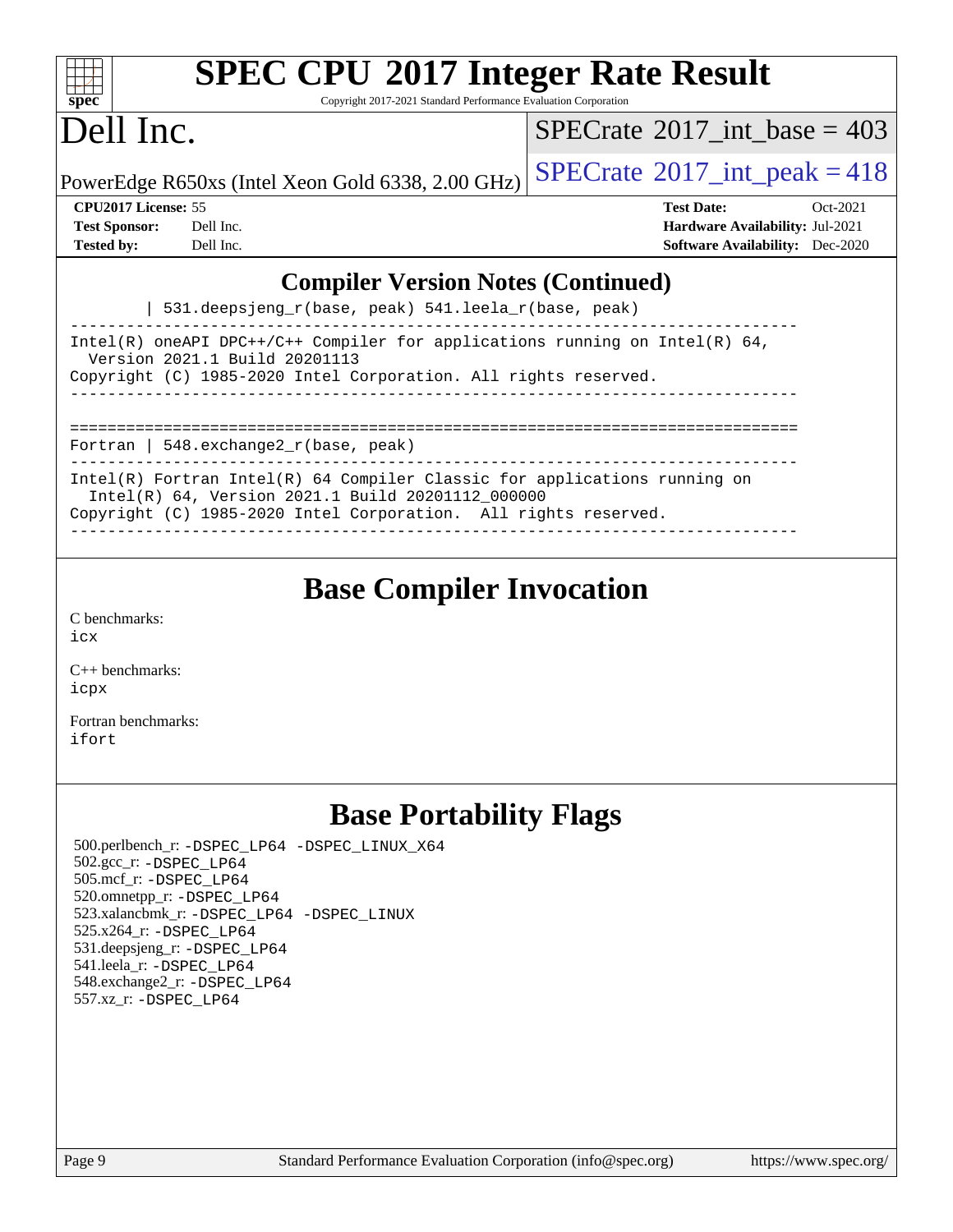| <b>SPEC CPU®2017 Integer Rate Result</b><br>Copyright 2017-2021 Standard Performance Evaluation Corporation<br>$spec^*$                                                                                                                                                                   |                                                                                                            |  |  |  |  |  |
|-------------------------------------------------------------------------------------------------------------------------------------------------------------------------------------------------------------------------------------------------------------------------------------------|------------------------------------------------------------------------------------------------------------|--|--|--|--|--|
| Dell Inc.                                                                                                                                                                                                                                                                                 | $SPECTate$ <sup>®</sup> 2017 int base = 403                                                                |  |  |  |  |  |
| PowerEdge R650xs (Intel Xeon Gold 6338, 2.00 GHz)                                                                                                                                                                                                                                         | $SPECTate$ <sup>®</sup> 2017_int_peak = 418                                                                |  |  |  |  |  |
| CPU2017 License: 55<br><b>Test Sponsor:</b><br>Dell Inc.<br>Dell Inc.<br><b>Tested by:</b>                                                                                                                                                                                                | <b>Test Date:</b><br>Oct-2021<br>Hardware Availability: Jul-2021<br><b>Software Availability:</b> Dec-2020 |  |  |  |  |  |
| <b>Base Optimization Flags</b>                                                                                                                                                                                                                                                            |                                                                                                            |  |  |  |  |  |
| C benchmarks:<br>$-w$ -std=cll -m64 -Wl,-z, muldefs -xCORE-AVX512 -O3 -ffast-math<br>-flto -mfpmath=sse -funroll-loops -qopt-mem-layout-trans=4<br>-mbranches-within-32B-boundaries<br>-L/opt/intel/oneapi/compiler/2021.1.1/linux/compiler/lib/intel64_lin<br>-lqkmalloc                 |                                                                                                            |  |  |  |  |  |
| $C_{++}$ benchmarks:<br>-w -m64 -Wl,-z, muldefs -xCORE-AVX512 -O3 -ffast-math -flto<br>-mfpmath=sse -funroll-loops -qopt-mem-layout-trans=4<br>-mbranches-within-32B-boundaries<br>-L/opt/intel/oneapi/compiler/2021.1.1/linux/compiler/lib/intel64_lin<br>-lqkmalloc                     |                                                                                                            |  |  |  |  |  |
| Fortran benchmarks:<br>-w -m64 -Wl,-z, muldefs -xCORE-AVX512 -O3 -ipo -no-prec-div<br>-qopt-mem-layout-trans=4 -nostandard-realloc-lhs -align array32byte<br>-auto -mbranches-within-32B-boundaries<br>-L/opt/intel/oneapi/compiler/2021.1.1/linux/compiler/lib/intel64_lin<br>-lqkmalloc |                                                                                                            |  |  |  |  |  |
| <b>Peak Compiler Invocation</b>                                                                                                                                                                                                                                                           |                                                                                                            |  |  |  |  |  |
| C benchmarks (except as noted below):<br>icx                                                                                                                                                                                                                                              |                                                                                                            |  |  |  |  |  |
| 500.perlbench_r: icc                                                                                                                                                                                                                                                                      |                                                                                                            |  |  |  |  |  |
| $C_{++}$ benchmarks:                                                                                                                                                                                                                                                                      |                                                                                                            |  |  |  |  |  |

[icpx](http://www.spec.org/cpu2017/results/res2021q4/cpu2017-20211025-29782.flags.html#user_CXXpeak_intel_icpx_1e918ed14c436bf4b9b7c8bcdd51d4539fc71b3df010bd1e9f8732d9c34c2b2914e48204a846820f3c0ebb4095dea797a5c30b458ac0b6dffac65d78f781f5ca)

[Fortran benchmarks](http://www.spec.org/auto/cpu2017/Docs/result-fields.html#Fortranbenchmarks): [ifort](http://www.spec.org/cpu2017/results/res2021q4/cpu2017-20211025-29782.flags.html#user_FCpeak_intel_ifort_8111460550e3ca792625aed983ce982f94888b8b503583aa7ba2b8303487b4d8a21a13e7191a45c5fd58ff318f48f9492884d4413fa793fd88dd292cad7027ca)

# **[Peak Portability Flags](http://www.spec.org/auto/cpu2017/Docs/result-fields.html#PeakPortabilityFlags)**

 500.perlbench\_r: [-DSPEC\\_LP64](http://www.spec.org/cpu2017/results/res2021q4/cpu2017-20211025-29782.flags.html#b500.perlbench_r_peakPORTABILITY_DSPEC_LP64) [-DSPEC\\_LINUX\\_X64](http://www.spec.org/cpu2017/results/res2021q4/cpu2017-20211025-29782.flags.html#b500.perlbench_r_peakCPORTABILITY_DSPEC_LINUX_X64) 502.gcc\_r: [-D\\_FILE\\_OFFSET\\_BITS=64](http://www.spec.org/cpu2017/results/res2021q4/cpu2017-20211025-29782.flags.html#user_peakPORTABILITY502_gcc_r_file_offset_bits_64_5ae949a99b284ddf4e95728d47cb0843d81b2eb0e18bdfe74bbf0f61d0b064f4bda2f10ea5eb90e1dcab0e84dbc592acfc5018bc955c18609f94ddb8d550002c) 505.mcf\_r: [-DSPEC\\_LP64](http://www.spec.org/cpu2017/results/res2021q4/cpu2017-20211025-29782.flags.html#suite_peakPORTABILITY505_mcf_r_DSPEC_LP64) 520.omnetpp\_r: [-DSPEC\\_LP64](http://www.spec.org/cpu2017/results/res2021q4/cpu2017-20211025-29782.flags.html#suite_peakPORTABILITY520_omnetpp_r_DSPEC_LP64) 523.xalancbmk\_r: [-DSPEC\\_LP64](http://www.spec.org/cpu2017/results/res2021q4/cpu2017-20211025-29782.flags.html#suite_peakPORTABILITY523_xalancbmk_r_DSPEC_LP64) [-DSPEC\\_LINUX](http://www.spec.org/cpu2017/results/res2021q4/cpu2017-20211025-29782.flags.html#b523.xalancbmk_r_peakCXXPORTABILITY_DSPEC_LINUX)

**(Continued on next page)**

Page 10 Standard Performance Evaluation Corporation [\(info@spec.org\)](mailto:info@spec.org) <https://www.spec.org/>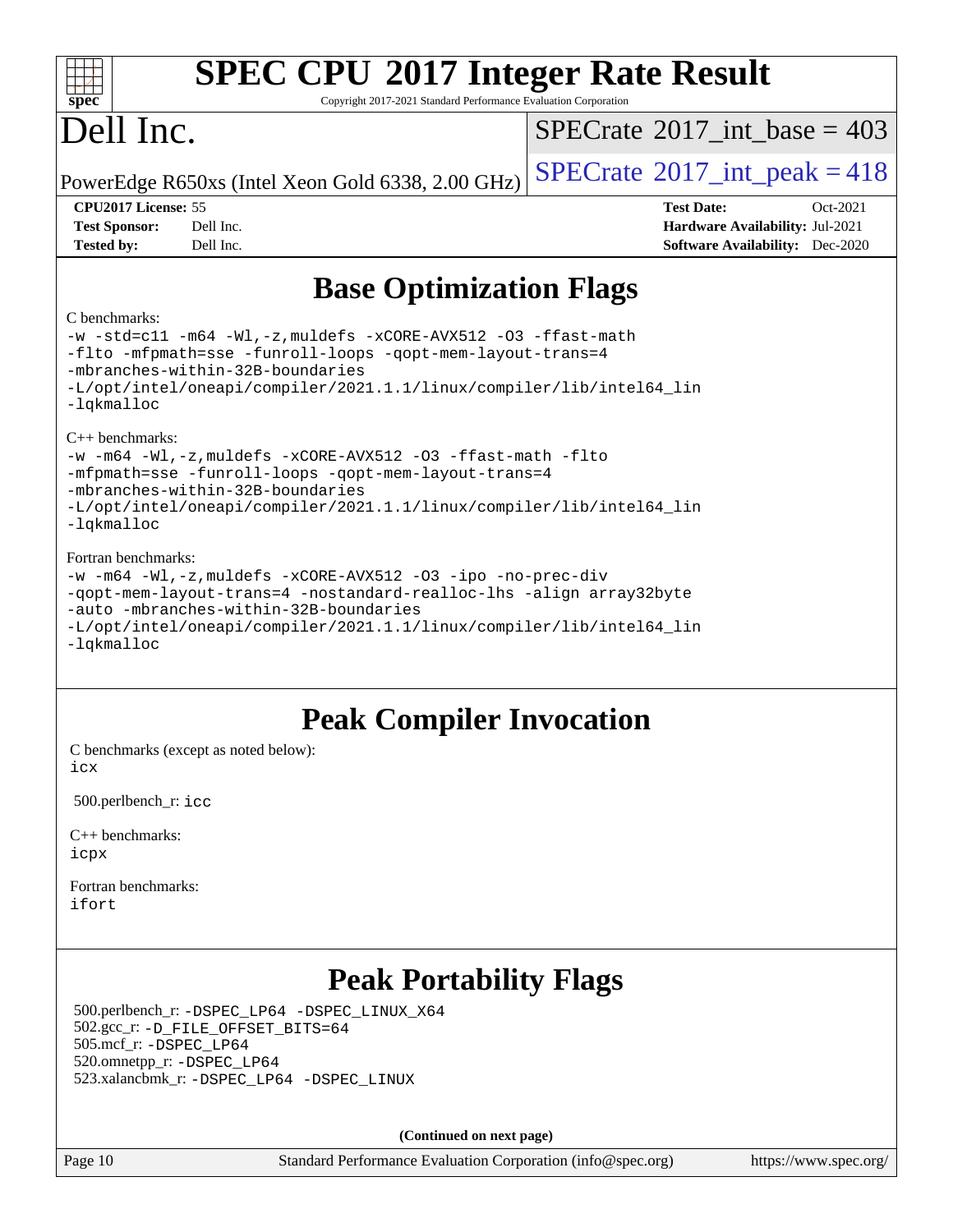#### $+\ +$ **[spec](http://www.spec.org/)**

# **[SPEC CPU](http://www.spec.org/auto/cpu2017/Docs/result-fields.html#SPECCPU2017IntegerRateResult)[2017 Integer Rate Result](http://www.spec.org/auto/cpu2017/Docs/result-fields.html#SPECCPU2017IntegerRateResult)**

Copyright 2017-2021 Standard Performance Evaluation Corporation

# Dell Inc.

 $SPECTate$ <sup>®</sup>[2017\\_int\\_base =](http://www.spec.org/auto/cpu2017/Docs/result-fields.html#SPECrate2017intbase) 403

PowerEdge R650xs (Intel Xeon Gold 6338, 2.00 GHz)  $\left|$  [SPECrate](http://www.spec.org/auto/cpu2017/Docs/result-fields.html#SPECrate2017intpeak)<sup>®</sup>[2017\\_int\\_peak = 4](http://www.spec.org/auto/cpu2017/Docs/result-fields.html#SPECrate2017intpeak)18

**[CPU2017 License:](http://www.spec.org/auto/cpu2017/Docs/result-fields.html#CPU2017License)** 55 **[Test Date:](http://www.spec.org/auto/cpu2017/Docs/result-fields.html#TestDate)** Oct-2021 **[Test Sponsor:](http://www.spec.org/auto/cpu2017/Docs/result-fields.html#TestSponsor)** Dell Inc. **[Hardware Availability:](http://www.spec.org/auto/cpu2017/Docs/result-fields.html#HardwareAvailability)** Jul-2021 **[Tested by:](http://www.spec.org/auto/cpu2017/Docs/result-fields.html#Testedby)** Dell Inc. **[Software Availability:](http://www.spec.org/auto/cpu2017/Docs/result-fields.html#SoftwareAvailability)** Dec-2020

## **[Peak Portability Flags \(Continued\)](http://www.spec.org/auto/cpu2017/Docs/result-fields.html#PeakPortabilityFlags)**

 525.x264\_r: [-DSPEC\\_LP64](http://www.spec.org/cpu2017/results/res2021q4/cpu2017-20211025-29782.flags.html#suite_peakPORTABILITY525_x264_r_DSPEC_LP64) 531.deepsjeng\_r: [-DSPEC\\_LP64](http://www.spec.org/cpu2017/results/res2021q4/cpu2017-20211025-29782.flags.html#suite_peakPORTABILITY531_deepsjeng_r_DSPEC_LP64) 541.leela\_r: [-DSPEC\\_LP64](http://www.spec.org/cpu2017/results/res2021q4/cpu2017-20211025-29782.flags.html#suite_peakPORTABILITY541_leela_r_DSPEC_LP64) 548.exchange2\_r: [-DSPEC\\_LP64](http://www.spec.org/cpu2017/results/res2021q4/cpu2017-20211025-29782.flags.html#suite_peakPORTABILITY548_exchange2_r_DSPEC_LP64) 557.xz\_r: [-DSPEC\\_LP64](http://www.spec.org/cpu2017/results/res2021q4/cpu2017-20211025-29782.flags.html#suite_peakPORTABILITY557_xz_r_DSPEC_LP64)

## **[Peak Optimization Flags](http://www.spec.org/auto/cpu2017/Docs/result-fields.html#PeakOptimizationFlags)**

[C benchmarks](http://www.spec.org/auto/cpu2017/Docs/result-fields.html#Cbenchmarks):

```
(info@spec.org)https://www.spec.org/
  500.perlbench_r: -Wl,-z,muldefs -prof-gen(pass 1) -prof-use(pass 2)
-xCORE-AVX512 -ipo -O3 -no-prec-div
-qopt-mem-layout-trans=4 -fno-strict-overflow
-mbranches-within-32B-boundaries
-L/opt/intel/oneapi/compiler/2021.1.1/linux/compiler/lib/intel64_lin
-lqkmalloc
  502.gcc_r: -m32
-L/opt/intel/oneapi/compiler/2021.1.1/linux/compiler/lib/ia32_lin
-std=gnu89 -Wl,-z,muldefs -fprofile-generate(pass 1)
-fprofile-use=default.profdata(pass 2) -xCORE-AVX512 -flto
-Ofast(pass 1) -O3 -ffast-math -qopt-mem-layout-trans=4
-mbranches-within-32B-boundaries
-L/usr/local/jemalloc32-5.0.1/lib -ljemalloc
  505.mcf_r: basepeak = yes
 525.x264-w-std=c11-m64-Wl,-z,muldefs-xCORE-AVX512-flto
-O3 -ffast-math -qopt-mem-layout-trans=4 -fno-alias
-mbranches-within-32B-boundaries
-L/opt/intel/oneapi/compiler/2021.1.1/linux/compiler/lib/intel64_lin
-lqkmalloc
  557.xz_r: basepeak = yes
C++ benchmarks: 
  520.omnetpp_r: basepeak = yes
  523.xalancbmk_r: basepeak = yes
  531.deepsjeng_r: basepeak = yes
                                    (Continued on next page)
```